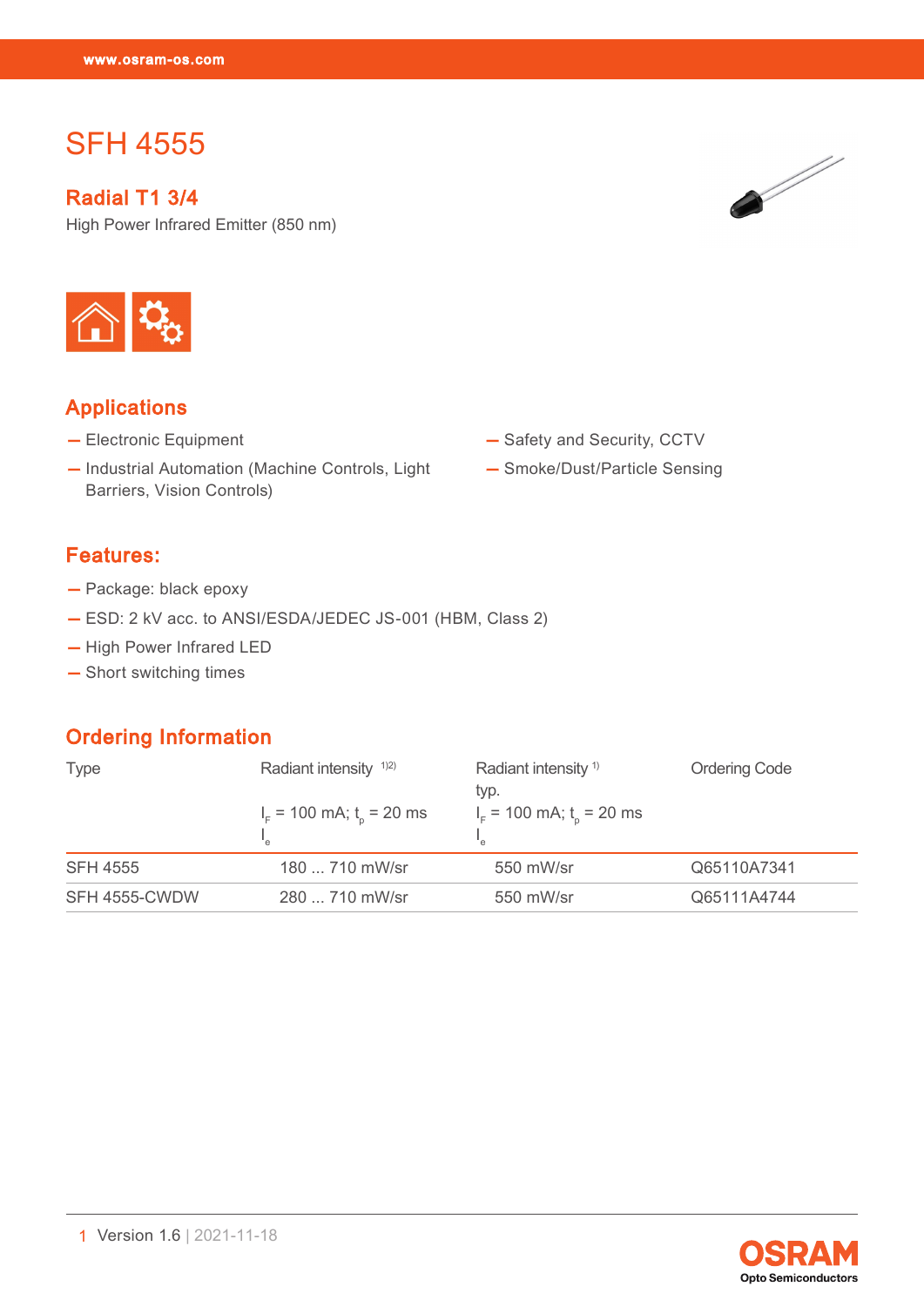# Maximum Ratings

| $T_{0}$ = 25 °C                                                               |                            |              |                    |
|-------------------------------------------------------------------------------|----------------------------|--------------|--------------------|
| Parameter                                                                     | Symbol                     |              | Values             |
| Operating temperature                                                         | $\mathsf{T}_{\mathsf{op}}$ | min.<br>max. | $-40$ °C<br>100 °C |
| Storage temperature                                                           | $T_{\rm stg}$              | min.<br>max. | $-40$ °C<br>100 °C |
| Forward current                                                               | I <sub>F</sub>             | max.         | 100 mA             |
| Forward current pulsed<br>$t_{0} \le 400 \text{ }\mu\text{s}; D \le 0.005$    | <sup>I</sup> F pulse       | max.         | 1 A                |
| Reverse voltage 3)                                                            | $V_R$                      | max.         | 5 V                |
| Power consumption                                                             | $P_{\text{tot}}$           | max.         | 180 mW             |
| <b>ESD withstand voltage</b><br>acc. to ANSI/ESDA/JEDEC JS-001 (HBM, Class 2) | $V_{ESD}$                  | max.         | $2$ kV             |

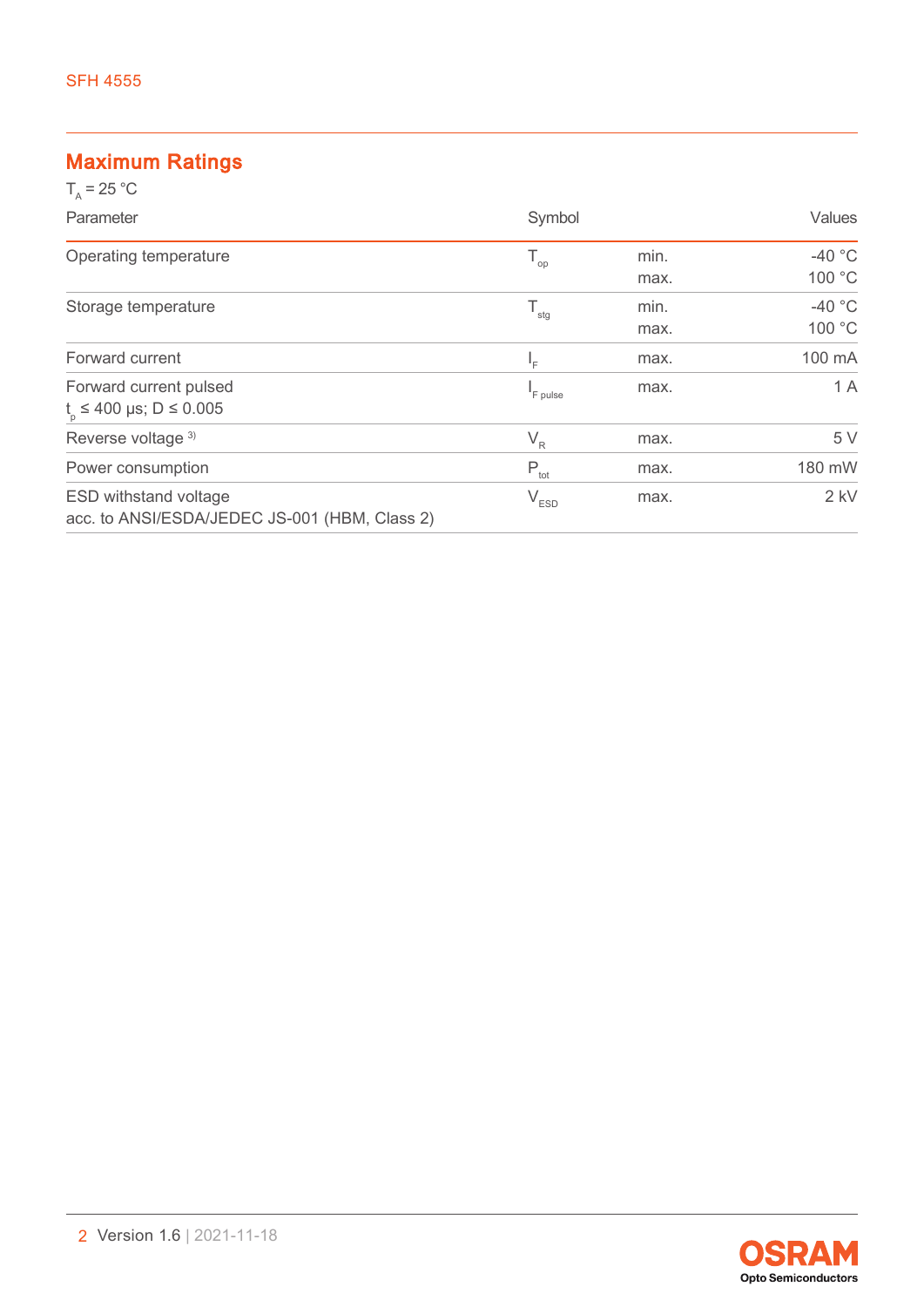# **Characteristics**

 $I_F$  = 100 mA;  $t_p$  = 20 ms; T<sub>A</sub> = 25 °C

| Parameter                                                             | Symbol                        |              | Values                      |
|-----------------------------------------------------------------------|-------------------------------|--------------|-----------------------------|
| Peak wavelength                                                       | $\lambda_{\text{peak}}$       | typ.         | 860 nm                      |
| Centroid wavelength                                                   | $\lambda$ <sub>centroid</sub> | typ.         | 850 nm                      |
| Spectral bandwidth at 50% I <sub>rel,max</sub> (FWHM)                 | Δλ                            | typ.         | 30 nm                       |
| Half angle                                                            | $\varphi$                     | typ.         | $5~^{\circ}$                |
| Dimensions of active chip area                                        | L x W                         | typ.         | $0.3 \times 0.3$<br>mm x mm |
| Rise time (10% / 90%)<br>$IF$ = 100 mA; R <sub>1</sub> = 50 Ω         | t,                            | typ.         | $12$ ns                     |
| Fall time (10% / 90%)<br>$IF$ = 100 mA; R <sub>1</sub> = 50 Ω         | $t_{\rm f}$                   | typ.         | $12$ ns                     |
| Forward voltage <sup>4)</sup>                                         | $V_F$                         | typ.<br>max. | 1.5V<br>1.7V                |
| Forward voltage <sup>4)</sup><br>$I_F$ = 1 A; t <sub>p</sub> = 100 µs | $V_F$                         | typ.<br>max. | 2.4V<br>2.9 V               |
| Reverse current <sup>3)</sup><br>$V_R = 5 V$                          | $\mathsf{I}_{\mathsf{R}}$     | typ.<br>max. | $0.01 \mu A$<br>$10 \mu A$  |
| Radiant intensity <sup>1)</sup><br>$I_F$ = 1 A; $t_0$ = 25 µs         | $\mathsf{I}_{\mathsf{e}}$     | typ.         | 4400 mW/sr                  |
| Total radiant flux <sup>5)</sup>                                      | $\Phi_{_{\rm e}}$             | typ.         | 60 mW                       |
| Temperature coefficient of voltage                                    | $TC_{V}$                      | typ.         | $-0.7$ mV / K               |
| Temperature coefficient of brightness                                 | TC,                           | typ.         | $-0.5 \% / K$               |
| Temperature coefficient of wavelength                                 | $TC_{\lambda}$                | typ.         | $0.3$ nm / $K$              |
| Thermal resistance junction ambient real <sup>6)</sup>                | $\mathsf{R}_{\text{thJA}}$    | max.         | 450 K / W                   |

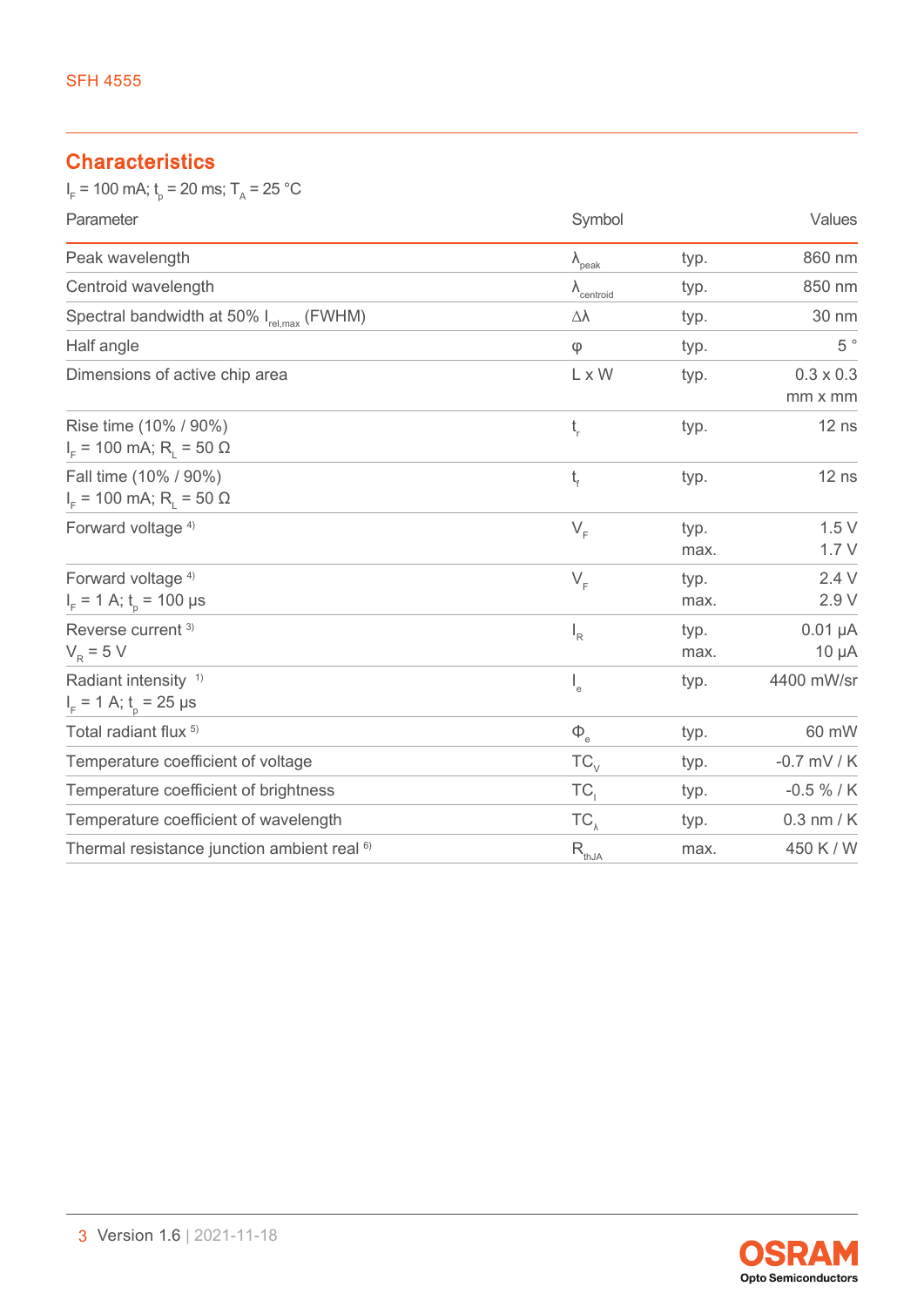# Brightness Groups

| $T_{\rm A}$ = 25 °C |                                   |                                   |  |
|---------------------|-----------------------------------|-----------------------------------|--|
| Group               | Radiant intensity <sup>1)2)</sup> | Radiant intensity <sup>1)2)</sup> |  |
|                     | $IF$ = 100 mA; $to$ = 20 ms       | $IF$ = 100 mA; $to$ = 20 ms       |  |
|                     | min.                              | max.                              |  |
|                     | "e                                | $\mathsf{I}_{\mathsf{e}}$         |  |
| <b>BW</b>           | 180 mW/sr                         | 280 mW/sr                         |  |
| <b>CW</b>           | 280 mW/sr                         | 450 mW/sr                         |  |
| <b>DW</b>           | 450 mW/sr                         | 710 mW/sr                         |  |

Only one group in one packing unit (variation lower 2:1).

# Relative Spectral Emission [7\),](#page-11-0) [8\)](#page-11-0)

 $I_{e,rel}$  = f (λ);  $I_F$  = 100 mA;  $t_p$  = 20 ms



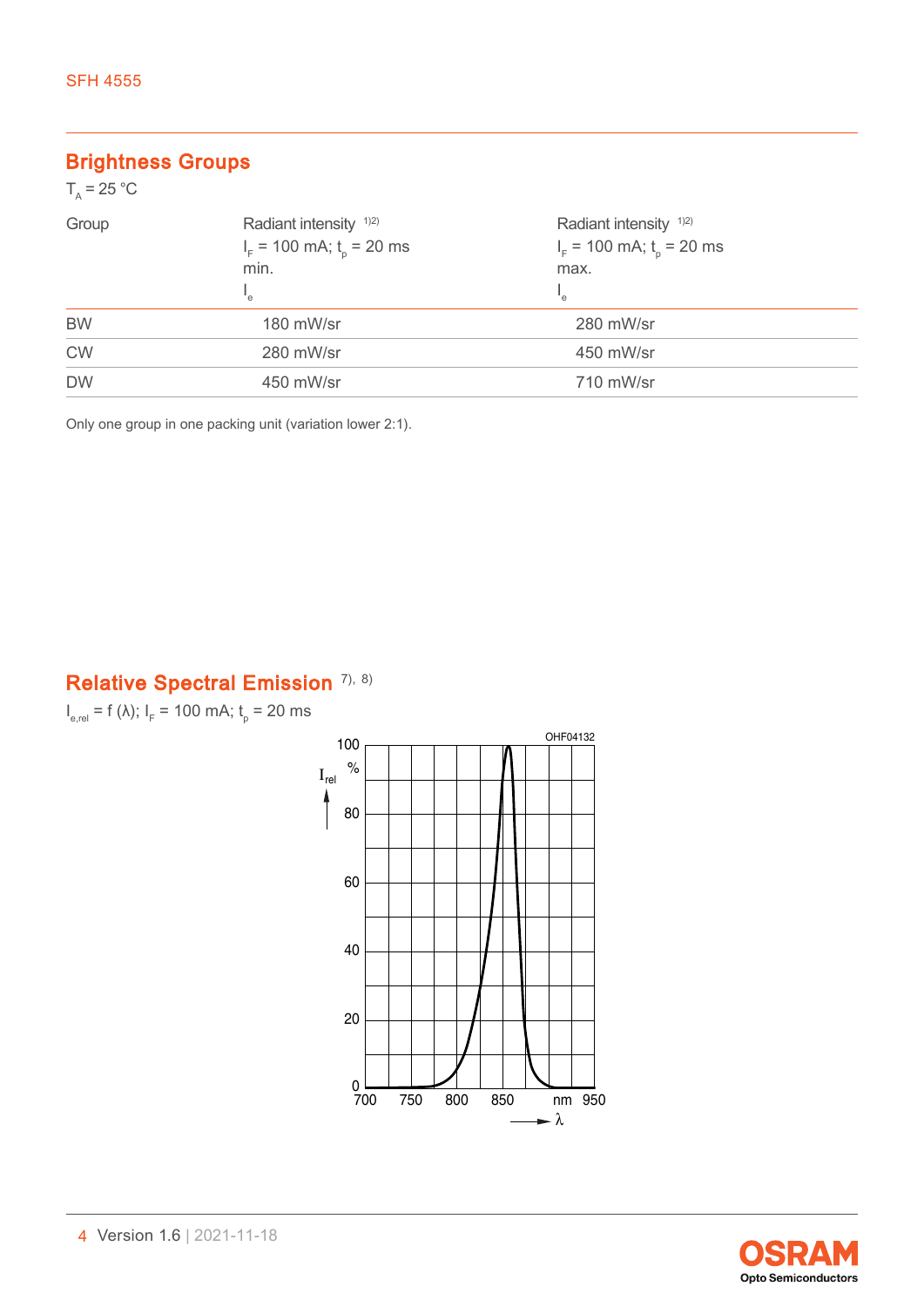#### Radiation Characteristics<sup>[7\),](#page-11-0) [8\)](#page-11-0)</sup>

 $I_{\text{e,rel}} = f(\phi)$ 



### Forward current [7\),](#page-11-0) [8\)](#page-11-0)



# Radiant Intensity<sup>[7\),](#page-11-0) [8\)](#page-11-0)</sup>



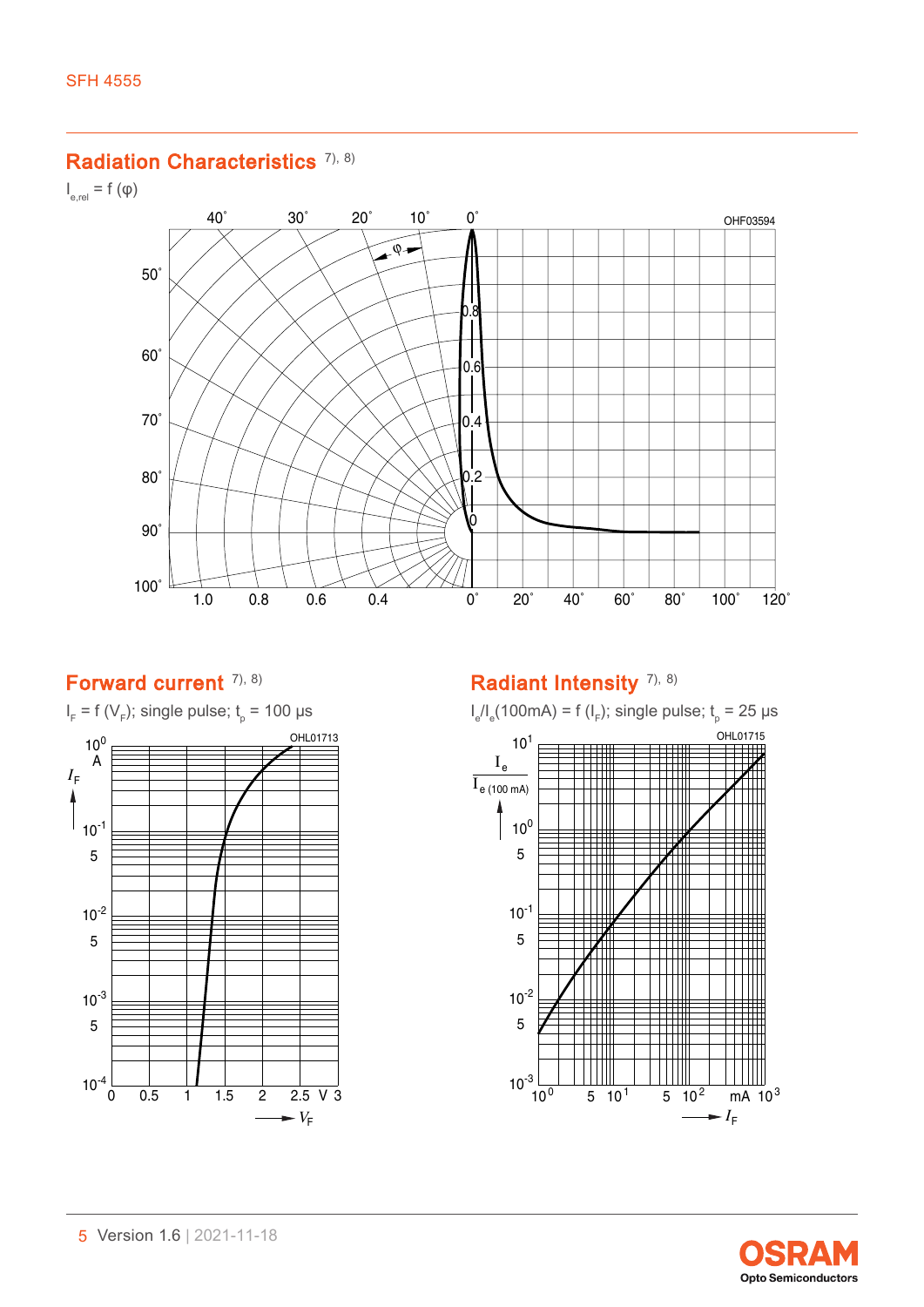### Max. Permissible Forward Current

 $I_{F, \text{max}} = f(T_A)$ ; Rth<sub>ja</sub> = 450K / W



### Permissible Pulse Handling Capability

 $I_{\text{F}}$  = f (t<sub>p</sub>); duty cycle D = parameter; T<sub>A</sub> = 25°C



# Permissible Pulse Handling Capability



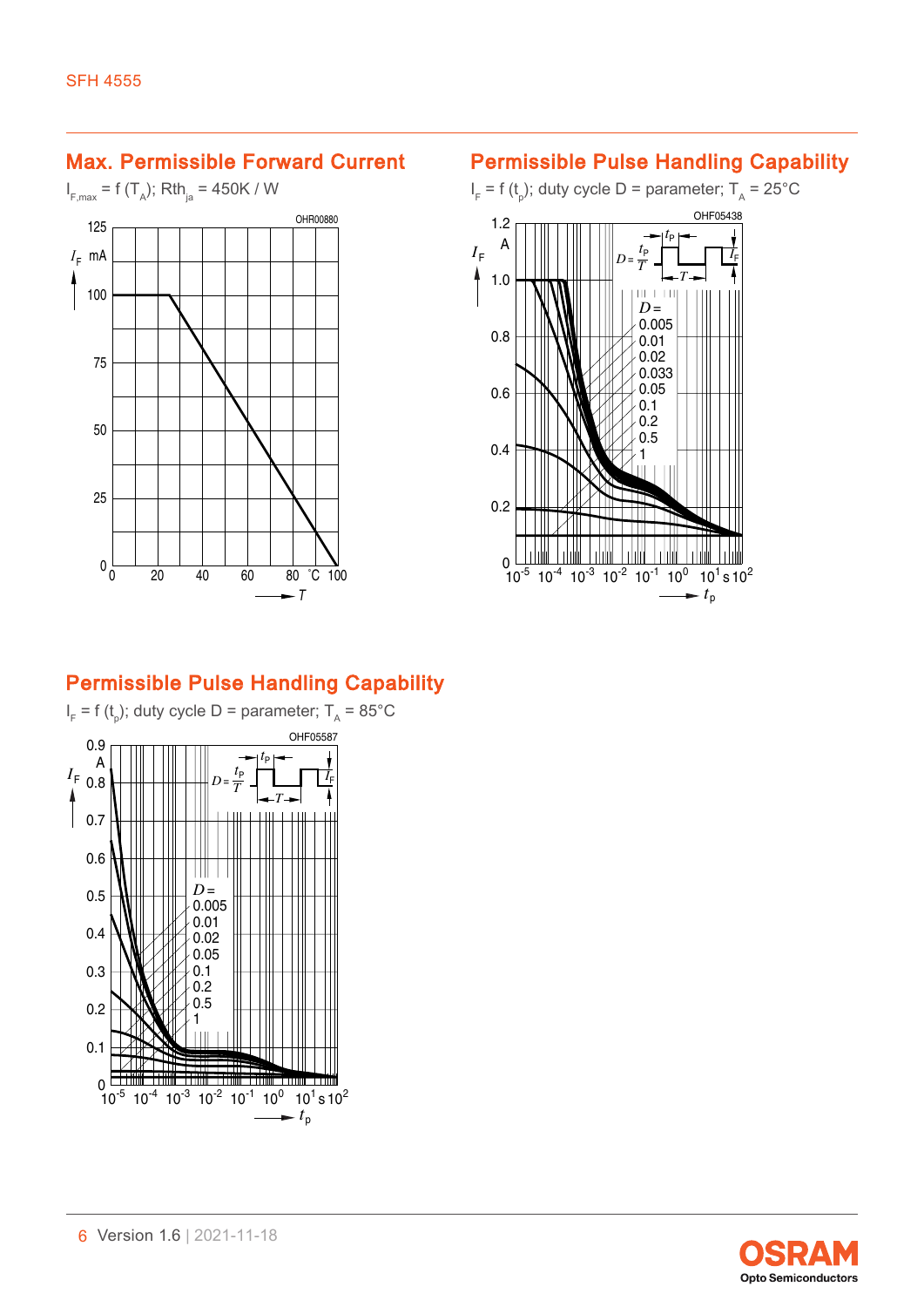# Dimensional Drawing<sup>[9\)](#page-11-0)</sup>



# Further Information:

| <b>Approximate Weight:</b> | 298.0 mg |
|----------------------------|----------|
| Package marking:           | Cathode  |

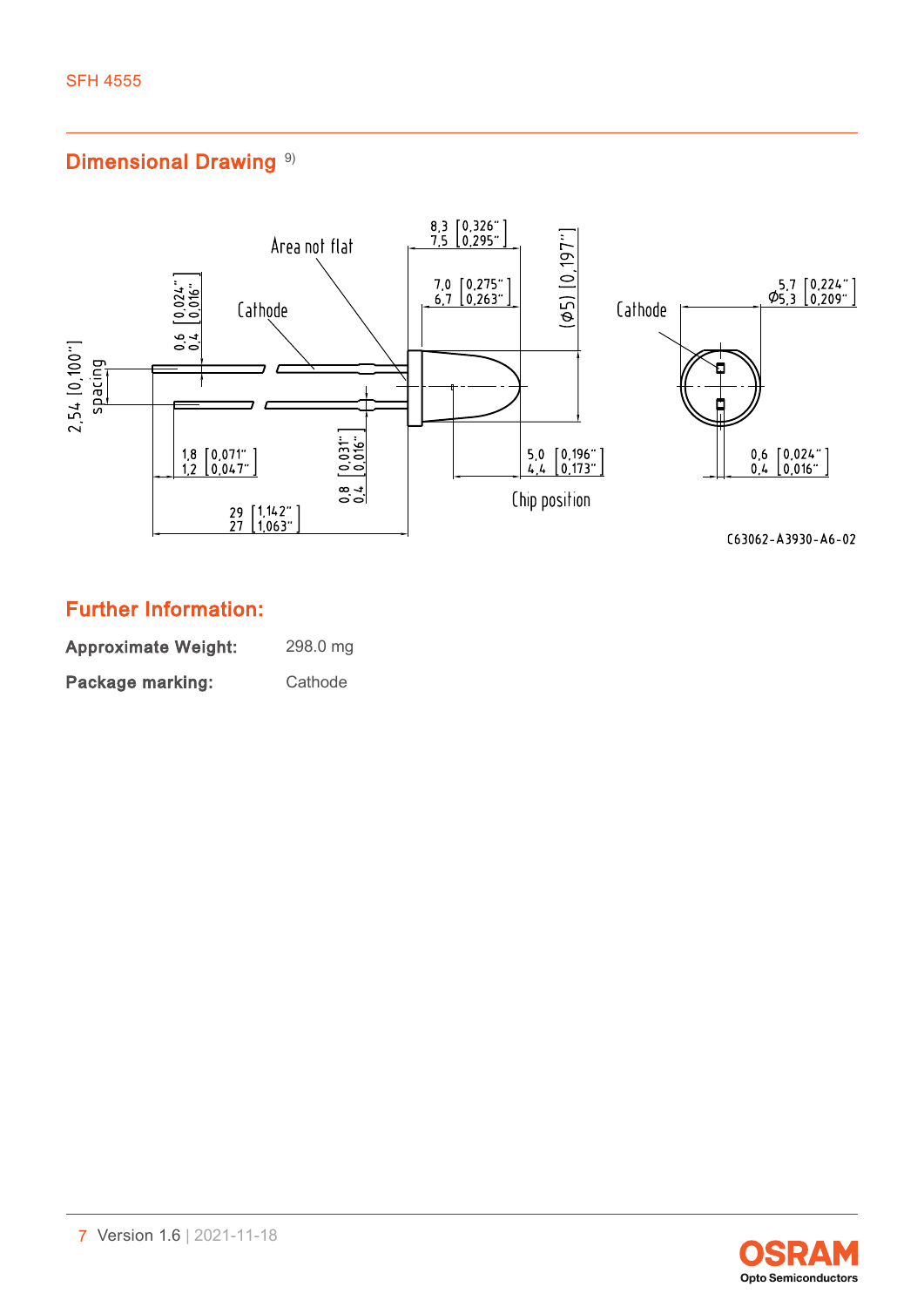# Recommended Solder Pad<sup>[9\)](#page-11-0)</sup>



Pad 1: cathode



E062.3010.188-01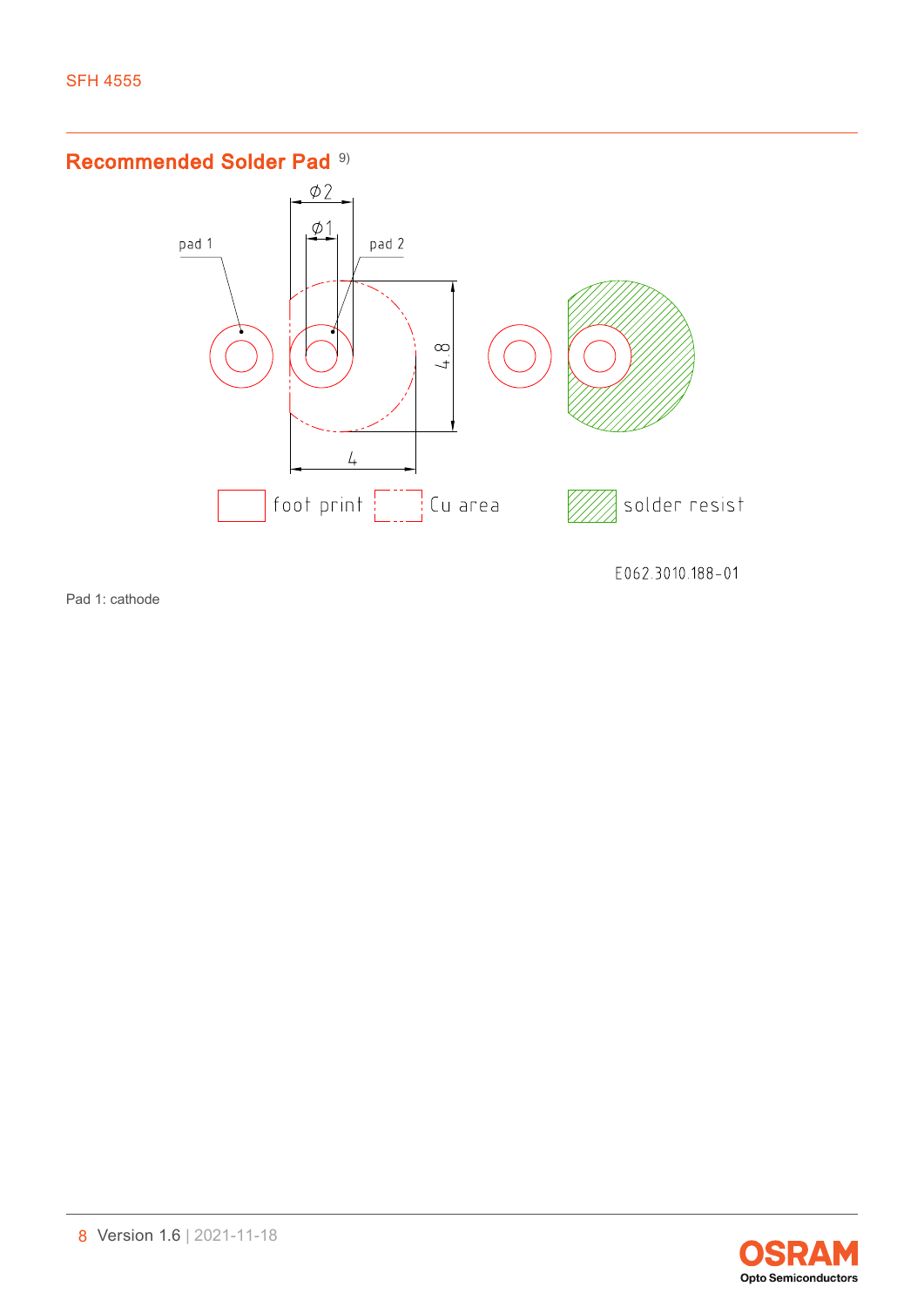# TTW Soldering

IEC-61760-1 TTW



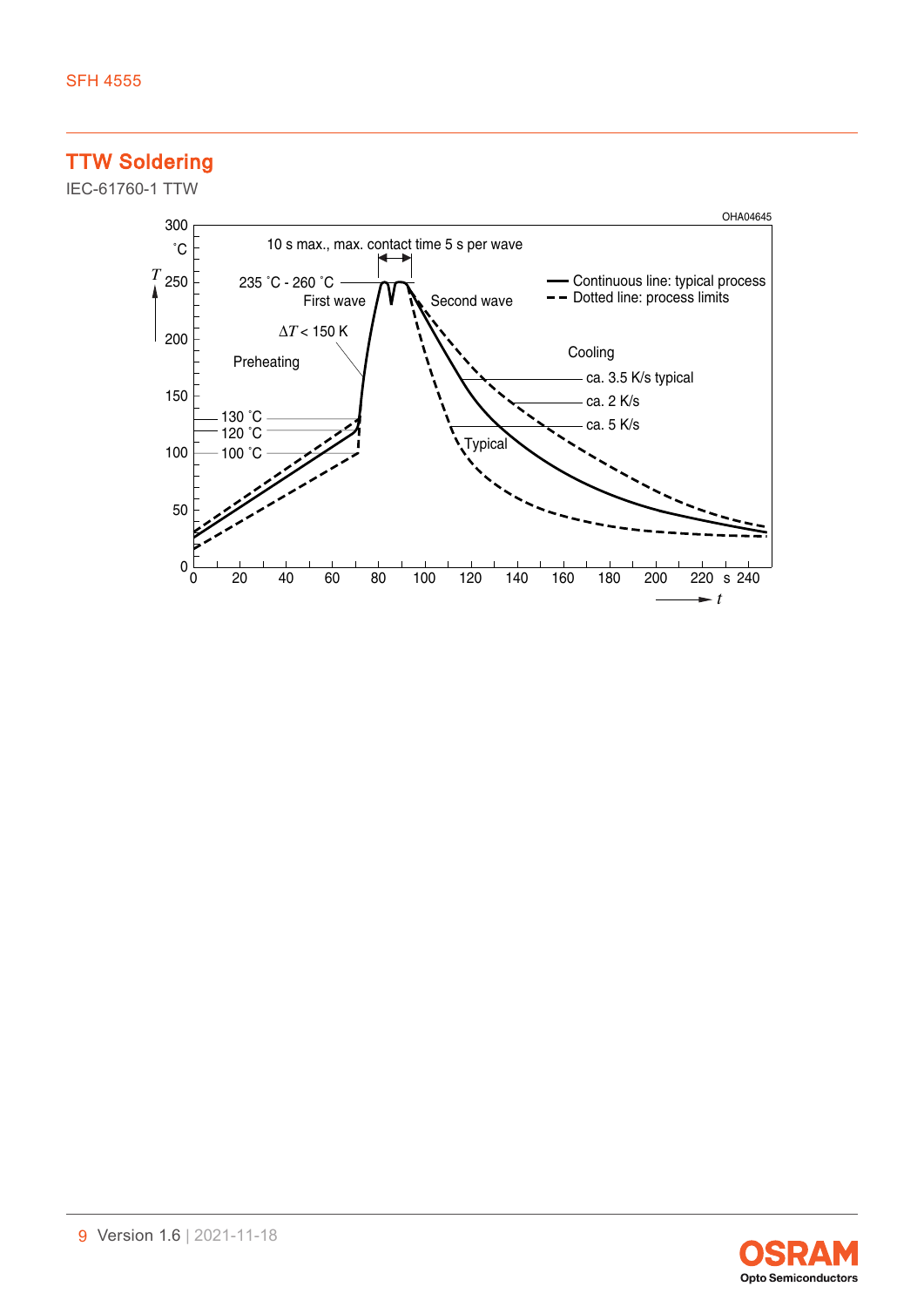### **Notes**

The evaluation of eye safety occurs according to the standard IEC 62471:2006 (photo biological safety of lamps and lamp systems). Within the risk grouping system of this IEC standard, the device specified in this data sheet fall into the class exempt group (exposure time 10000 s). Under real circumstances (for exposure time, conditions of the eye pupils, observation distance), it is assumed that no endangerment to the eye exists from these devices. As a matter of principle, however, it should be mentioned that intense light sources have a high secondary exposure potential due to their blinding effect. When looking at bright light sources (e.g. headlights), temporary reduction in visual acuity and afterimages can occur, leading to irritation, annoyance, visual impairment, and even accidents, depending on the situation.

Subcomponents of this device contain, in addition to other substances, metal filled materials including silver. Metal filled materials can be affected by environments that contain traces of aggressive substances. Therefore, we recommend that customers minimize device exposure to aggressive substances during storage, production, and use. Devices that showed visible discoloration when tested using the described tests above did show no performance deviations within failure limits during the stated test duration. Respective failure limits are described in the IEC60810.

Packing information is available on the internet (online product catalog).

For further application related information please visit www.osram-os.com/appnotes

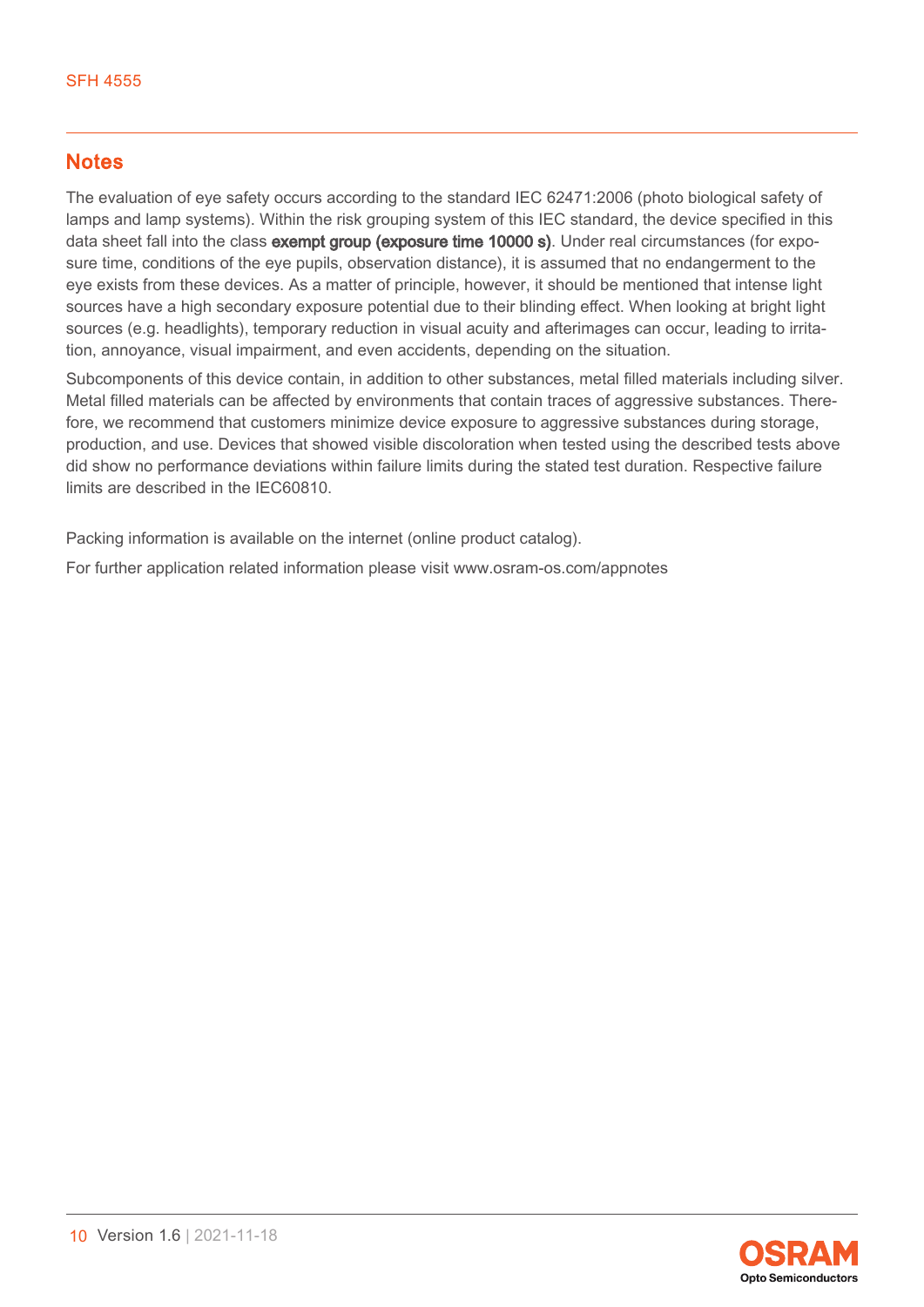### Disclaimer

#### Attention please!

The information describes the type of component and shall not be considered as assured characteristics. Terms of delivery and rights to change design reserved. Due to technical requirements components may contain dangerous substances.

For information on the types in question please contact our Sales Organization.

If printed or downloaded, please find the latest version on the OSRAM OS website.

#### Packing

Please use the recycling operators known to you. We can also help you – get in touch with your nearest sales office. By agreement we will take packing material back, if it is sorted. You must bear the costs of transport. For packing material that is returned to us unsorted or which we are not obliged to accept, we shall have to invoice you for any costs incurred.

#### Product and functional safety devices/applications or medical devices/applications

OSRAM OS components are not developed, constructed or tested for the application as safety relevant component or for the application in medical devices.

OSRAM OS products are not qualified at module and system level for such application.

In case buyer – or customer supplied by buyer – considers using OSRAM OS components in product safety devices/applications or medical devices/applications, buyer and/or customer has to inform the local sales partner of OSRAM OS immediately and OSRAM OS and buyer and /or customer will analyze and coordinate the customer-specific request between OSRAM OS and buyer and/or customer.

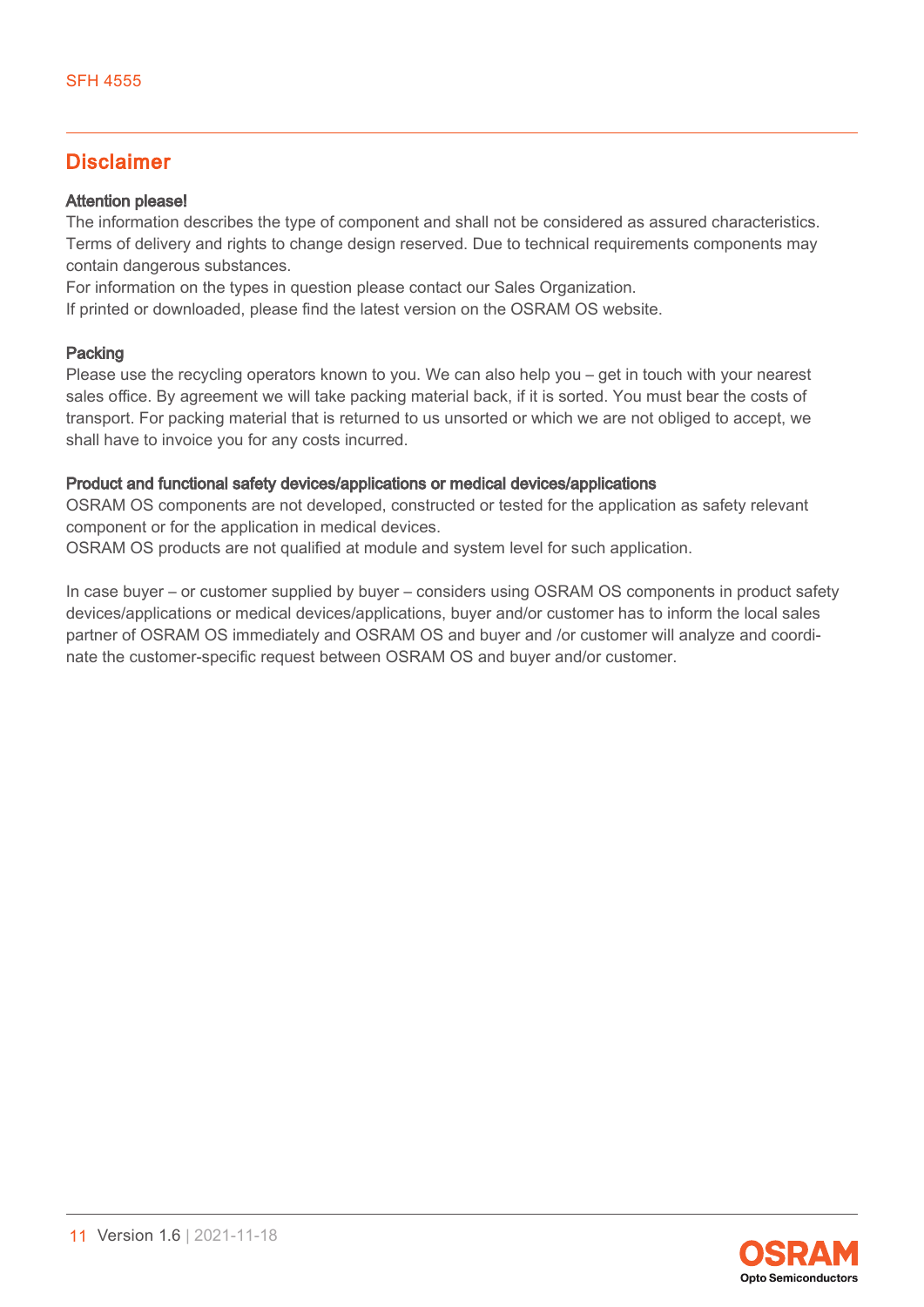### <span id="page-11-0"></span>**Glossary**

- <sup>1)</sup> Radiant intensity: Measured at a solid angle of  $\Omega$  = 0.001 sr
- <sup>2)</sup> Brightness: The brightness values are measured with a tolerance of  $\pm 11\%$ .
- <sup>3)</sup> Reverse Operation: This product is intended to be operated applying a forward current within the specified range. Applying any continuous reverse bias or forward bias below the voltage range of light emission shall be avoided because it may cause migration which can change the electro-optical characteristics or damage the LED.
- $4$ ) Forward Voltage: The forward voltages are measured with a tolerance of  $\pm 0.1$  V.
- <sup>5)</sup> Total radiant flux: Measured with integrating sphere.
- <sup>6)</sup> Thermal resistance: junction ambient, mounted on PC-board (FR4), padsize 16 mm<sup>2</sup> each
- $7$  Typical Values: Due to the special conditions of the manufacturing processes of semiconductor devices, the typical data or calculated correlations of technical parameters can only reflect statistical figures. These do not necessarily correspond to the actual parameters of each single product, which could differ from the typical data and calculated correlations or the typical characteristic line. If requested, e.g. because of technical improvements, these typ. data will be changed without any further notice.
- <sup>8)</sup> Testing temperature:  $TA = 25^{\circ}C$  (unless otherwise specified)
- 9) Tolerance of Measure: Unless otherwise noted in drawing, tolerances are specified with  $\pm 0.1$  and dimensions are specified in mm.

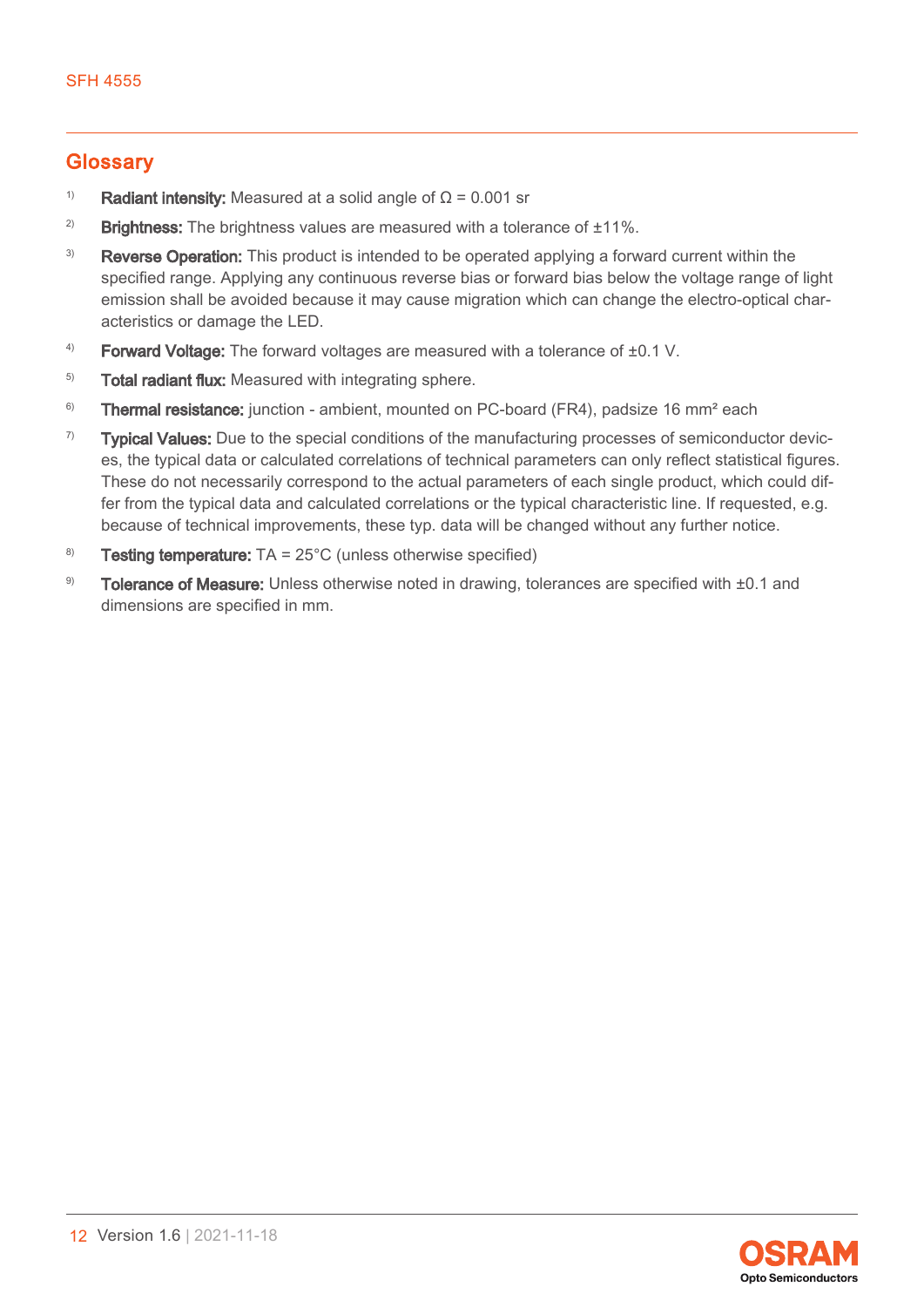| <b>Revision History</b> |            |                                           |  |
|-------------------------|------------|-------------------------------------------|--|
| Version                 | Date       | Change                                    |  |
| 1.5                     | 2021-10-13 | <b>Maximum Ratings</b><br>Characteristics |  |
| 1.6                     | 2021-11-18 | <b>Features</b>                           |  |